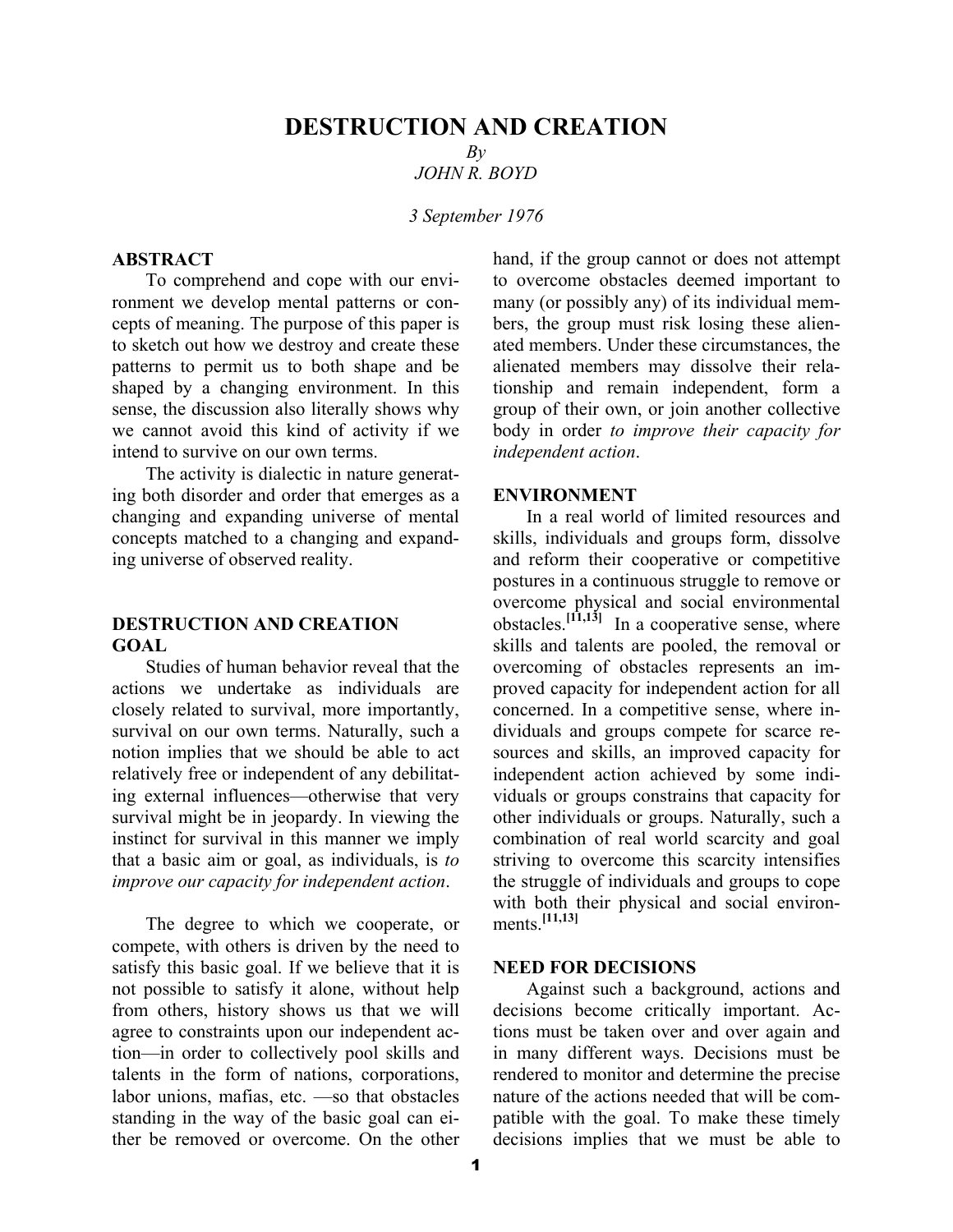form mental concepts of observed reality, as we perceive it, and be able to change these concepts as reality itself appears to change. The concepts can then be used as decisionmodels for improving our capacity for independent action. Such a demand for decisions that literally impact our survival causes one to wonder: How do we generate or create the mental concepts to support this decisionmaking activity?

## **CREATING CONCEPTS**

There are two ways in which we can develop and manipulate mental concepts to represent observed reality: we can start from a comprehensive whole and break it down to its particulars or we can start with the particulars and build towards a comprehensive<br>whole  $^{[28,24]}$  Saving it another way but in a Saying it another way, but in a related sense, we can go from the general-tospecific or from the specific-to-general. A little reflection here reveals that deduction is related to proceeding from the general-tospecific while induction is related to proceeding from the specific-to-general. In following this line of thought, can we think of other activities that are related to these two opposing ideas? Is not analysis related to proceeding from the general-to-specific? Is not synthesis, the opposite of analysis, related to proceeding from the specific-to-general? Putting all this together: Can we not say that general-tospecific is related to both deduction and analysis, while specific-to-general is related to induction and synthesis? Now, can we think of some examples to fit with these two opposing ideas?

We need not look far. The differential calculus proceeds from the general-tospecific—from a function to its derivative. Hence, is not the use or application of the differential calculus related to deduction and analysis? The integral calculus, on the other hand, proceeds in the opposite direction from a derivative to a general function. Hence, is not the use or application of the integral calculus related to induction and synthesis? Summing up, we can see that: *general-to-specific* is related to *deduction, analysis,* and *differentiation,* while, *specific-togeneral* is related to *induction, synthesis,* and *integration.*

Now keeping these two opposing idea chains in mind let us move on a somewhat different tack. Imagine, if you will, a domain (a comprehensive whole) and its constituent elements or parts. Now, imagine another domain and its constituent parts. Once again, imagine even another domain and its constituent parts. Repeating this idea over and over again we can imagine any number of domains and the parts corresponding to each.

Naturally, as we go through life we develop concepts of meaning (with included constituents) to represent observed reality. Can we not liken these concepts—and their related constituents—to the domains and constituents that we have formed in our imagination? Naturally, we can. Keeping this relationship in mind, suppose we shatter the correspondence of each domain or concept with its constituent elements. In other words, we imagine the existence of the parts but pretend that the domains or concepts they were previously associated with do not exist. Result: We have many constituents, or particulars, swimming around in a sea of anarchy. We have uncertainty and disorder in place of meaning and order.

Further, we can see that such an *unstructuring* or *destruction* of many domains—to break the correspondence of each with its respective constituents—is related to *deduction, analysis,* and *differentiation.* We call this kind of unstructuring a *destructive deduction.*

Faced with such disorder or chaos, how can we reconstruct order and meaning? Going back to the idea chain of specific-to-general, induction, synthesis, and integration, the thought occurs that a new domain or concept can be formed if we can find some common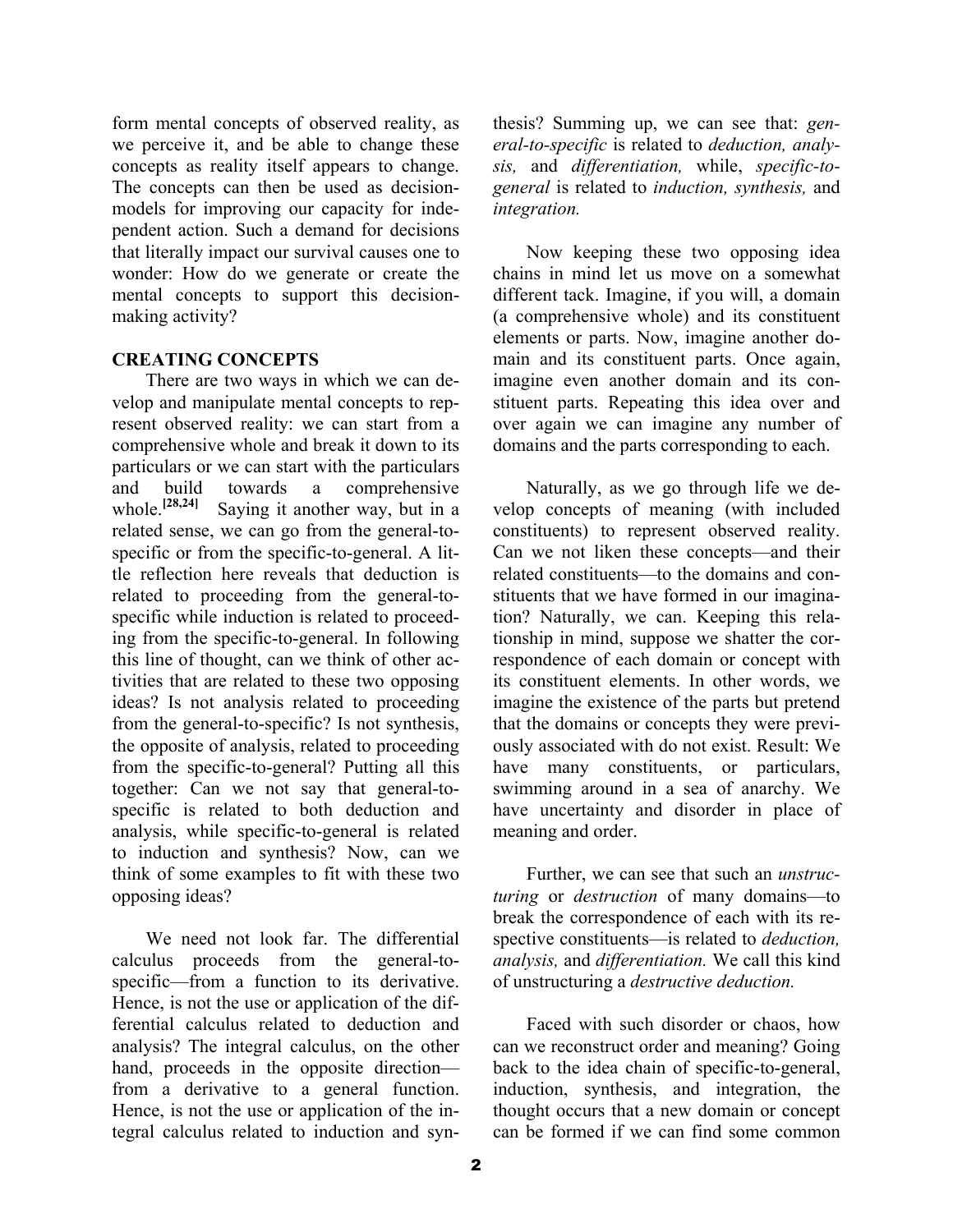qualities, attributes, or operations among some or many of these constituents swimming in this sea of anarchy. Through such connecting threads (that produce meaning) we synthesize constituents from, hence across, the domains we have just shattered.**[24]** 

Linking, particulars together in this manner we can form a new domain or concept providing, of course, we do not inadvertently use *only* those "bits and pieces" in the same arrangement that we associated with one of the domains purged from our imagination. Clearly, such a synthesis would indicate we have generated something new and different from what previously existed. Going back to our idea chain, it follows that *creativity* is related to induction, synthesis, and integration since we proceeded from unstructured bits and pieces to a new general pattern or concept. We call such action a *creative* or *constructive induction.* It is important to note that the crucial or key step that permits this creative induction is the separation of the particulars from their previous domains by the destructive deduction. Without this unstructuring the creation of a new structure cannot proceed—since the bits and pieces are still tied together as meaning within unchallenged domains or concepts.

Recalling that we use concepts or mental patterns to represent reality, it follows that the unstructuring and restructuring just shown reveals a way of changing our perception of reality.**[28]** Naturally, such a notion implies that the emerging pattern of ideas and interactions must be internally consistent and match up with reality.**[14,15]** To check or verify internal consistency we try to see if we can trace our way back to the original constituents that were used in the creative or constructive induction. If we cannot reverse directions, the ideas and interactions do not go together in this way without contradiction. Hence, they are not internally consistent. However, this does not necessarily mean we reject and throw away the entire structure. Instead, we

should attempt to identify those ideas (particulars) and interactions that seem to hold together in a coherent pattern of activity as distinguished from those ideas that do not seem to fit in. In performing this task, we check for reversibility as well as check to see which ideas and interactions match up with our observations of reality.**[27,14,15]** Using those ideas and interactions that pass this test, together with any new ideas (from new destructive deductions) or other promising ideas that popped out of the original destructive deduction, we again attempt to find some common qualities, attributes, or operations to re-create the concept—or create a new concept. Also, once again, we perform the check for reversibility and match-up with reality. Over and over again, this cycle of *Destruction* and *Creation* is repeated until we demonstrate internal consistency and match-up with reality.**[19,14,15]** 

## **SUSPICION**

When this orderly (and pleasant) state is reached the concept becomes a coherent pattern of ideas and interactions that can be used to describe some aspect of observed reality. As a consequence, there is little or no further appeal to alternative ideas and interactions in an effort to either expand, complete, or modify the concept .**[19]** Instead, the effort turned inward towards fine tuning the ideas and interactions in order to improve generality and produce a more precise match of the conceptual pattern with reality.**[19]** Toward this end, the concept—and its internal workings—is tested and against observed phenomena over and over again in many different and subtle ways.**[19]**

Such a repeated and inward-oriented effort to explain increasingly more subtle aspects of reality suggests the disturbing idea that perhaps, at some point, ambiguities, uncertainties, anomalies, or apparent inconsistencies may emerge to stifle a more general and precise match-up of concept with observed reality.**[19]** Why do we suspect this?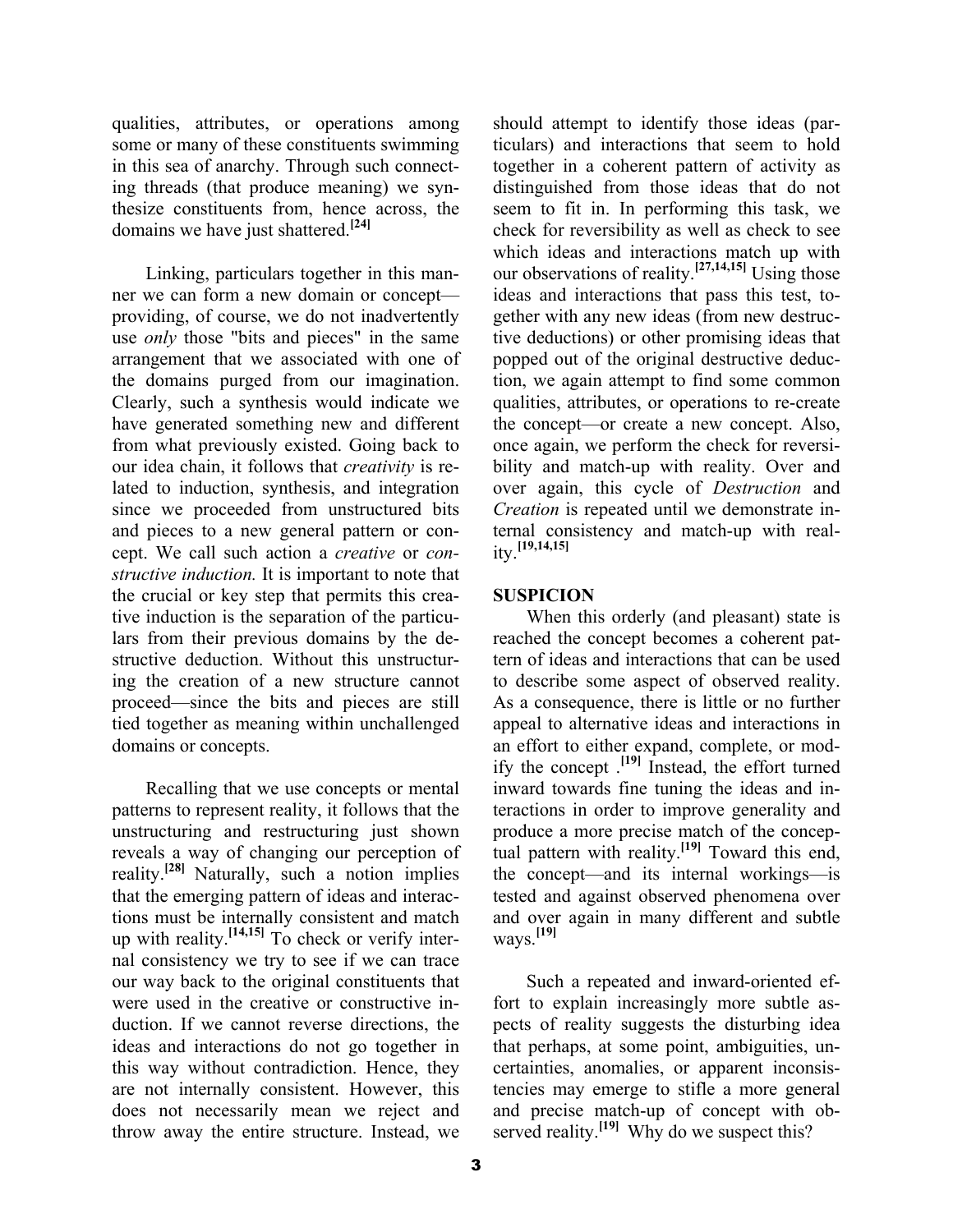On one hand, we realize that facts, perceptions, ideas, impressions, interactions, etc. separated from *previous* observations and thought patterns have been *linked* together to create a new conceptual pattern. On the other hand, we suspect that refined observations now underway will eventually exhibit either more or a different kind of precision and subtlety than the previous observations and thought patterns. Clearly, any anticipated difference, or differences, suggests we should expect a mismatch between the new observations and the anticipated concept description of these observations. To assume otherwise would be tantamount to admitting that previous constituents and interactions would produce the same synthesis as any newer constituents and interactions that exhibit either more or a different kind of precision and subtlety. This would be like admitting one equals two. To avoid such a discomforting position implies that we should anticipate a mismatch between phenomena observation and concept description of that observation. Such a notion is not new and is indicated by the discoveries of Kurt Godel and Werner Heisenberg.

#### **INCOMPLETENESS AND CONSISTENCY**

In 1931 Kurt Godel created a stir in the World of Mathematics and Logic when he revealed that it was impossible to embrace mathematics within a single system of logic.**[12,23]** He accomplished this by proving, first, that *any consistent system*—that includes the arithmetic of whole numbers—*is incomplete.* In other words, there are true statements or concepts within the system that cannot be deduced from the postulates that make up the system. Next, he proved *even though such a system is consistent its consistency cannot be demonstrated within the system.*

Such a result does not imply that it is impossible to prove the consistency of a system. It only means that such a proof cannot be accomplished inside the system. As a matter of fact, since Godel, Gerhard Gentzen and others

have shown that a consistency proof of arithmetic can be found by appealing to systems outside that arithmetic. Thus, Godel's Proof indirectly shows that in order to determine the consistency of any new system we must construct or uncover another system beyond it.**[29,27]** Over and over this cycle must be repeated to determine the consistency of more and more elaborate systems. **[29,27]**

Keeping this process in mind, let us see how Godel's results impact the effort to improve the match-up of concept with observed reality: To do this we will consider two kinds of consistency: The consistency of the concept and the consistency of the match-up between observed reality and concept description of reality. In this sense, if we assume—as a result of previous destructive deduction and creative induction efforts—that we have a consistent concept and consistent match-up, we should see no differences between observation and concept description. Yet, as we have seen, on one hand, we use observations to shape or formulate a concept; while on the other hand, we use a concept to shape the nature of future inquiries or observations of reality. Back and forth, over and over again, we use observations to sharpen a concept and a concept to sharpen observations. Under these circumstances, a concept must be incomplete since we depend upon an ever-changing array of observations to shape or formulate it.

Likewise, our observations of reality must be incomplete since we depend upon a changing concept to shape or formulate the nature of new inquiries and observations. Therefore, when we probe back and forth with more precision and subtlety, we must admit that we can have differences between observation and concept description; hence, we cannot determine the consistency of the system—in terms of its concept, and matchup with observed reality—within itself.

Furthermore, the consistency cannot be determined even when the precision and sub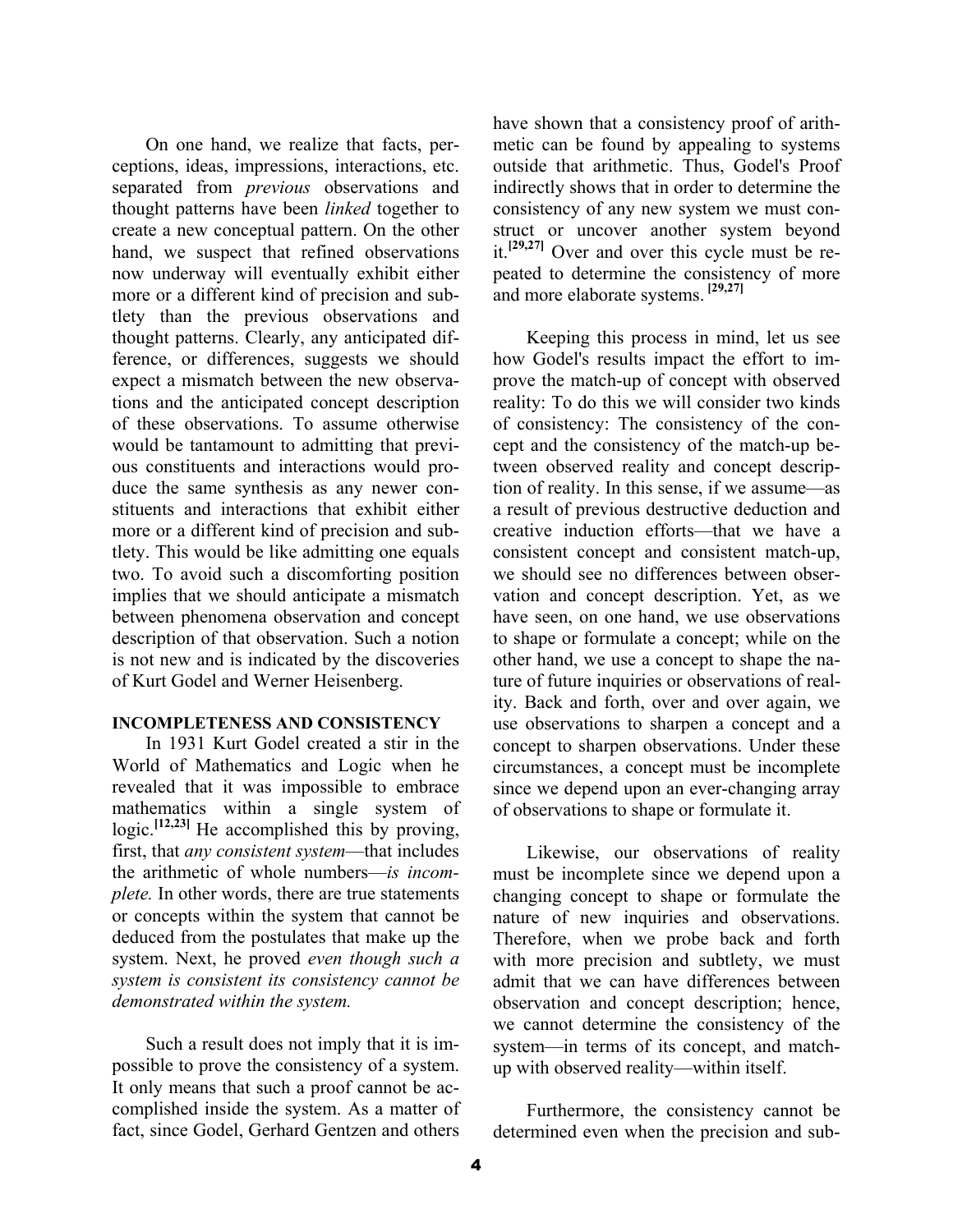tlety of observed phenomena approaches the precision and subtlety of the observer—who is employing the ideas and interactions that play together in the conceptual pattern. This aspect of consistency is accounted for not only by Godel's Proof but also by the Heisenberg Uncertainty or Indeterminacy Principle.

## **INDETERMINACY AND UNCERTAINTY**

The Indeterminacy Principle uncovered by Werner Heisenberg in 1927 showed that one could not simultaneously fix or determine precisely the velocity and position of a particle or body.**[14,9]** Specifically he showed, due to the presence and influence of an observer, that the product of the velocity and position uncertainties is equal to or greater than a small number (Planck's Constant) divided by the mass of the particle or body being investigated. In other words:

# )**V** )**Q ≥ h/m**

where  $\mathbf{V}$  is velocity uncertainty,  $\mathbf{Q}$  is position uncertainty, and **h/m** is Planck's constant (h) divided by observed mass (m).

Examination of Heisenberg's Principle reveals that as mass becomes exceedingly small, the uncertainty, or indeterminacy, becomes exceedingly large. Now—in accordance with this relation—when the precision, or mass, of phenomena being observed is little or no different than the precision, or mass, of the observing phenomena, the uncertainty values become as large as, or larger than, the velocity and size frame-of-reference associated with the bodies being observed.**[9]** In other words, when the intended distinct on. between observer and observed begins to disappear**[3]**, the uncertainty values hide or mask phenomena behavior; or put another way, the observer perceives uncertain or erratic behavior that bounces all over in accordance with the indeterminacy relation. Under these circumstances, uncertainty values represent the inability to determine the character or nature (consistency) of a system within itself. On the

other hand, if the precision and subtlety of the observed phenomena is much less than the precision and subtlety of the observing phenomena the uncertainty values become much smaller than the velocity and size values of the bodies being observed.**[2]** Under these circumstances, the character or nature of a system can be determined—although not exactly—since the uncertainty values do not hide or mask observed phenomena behavior nor indicate significant erratic behavior.

Keeping in mind that the Heisenberg Principle implicitly depends upon the indeterminate presence and influence of an observer,**[14]** we can now see—as revealed by the two examples just cited—that the magnitude of the uncertainty values represent the degree of intrusion by the observer upon the observed. When intrusion is total (that is, when the intended distinction between observer and observed essentially disappears **[3]**), the uncertainty values indicate erratic behavior. When intrusion is low, the uncertainty values do not hide or mask observed phenomena behavior, nor indicate significant erratic behavior. In other words, the uncertainty values not only represent the degree of intrusion by the observer upon the observed but also the degree of confusion and disorder perceived by that observer.

## **ENTROPY AND THE SECOND LAW OF THERMODYNAMICS**

Confusion and disorder are also related to the notion of Entropy and the Second Law of Thermodynamics.**[11,20]** Entropy is a concept that represents the potential for doing work, the capacity for taking action, or the degree of confusion and disorder associated with any physical or information activity. High entropy implies a low potential for doing work, a low capacity for taking action or a high decree of confusion and disorder. Low entropy implies just the opposite. Viewed in this context, the Second-Law of Thermodynamics states that all observed natural processes generate entropy.**[20]** From this law it follows that entropy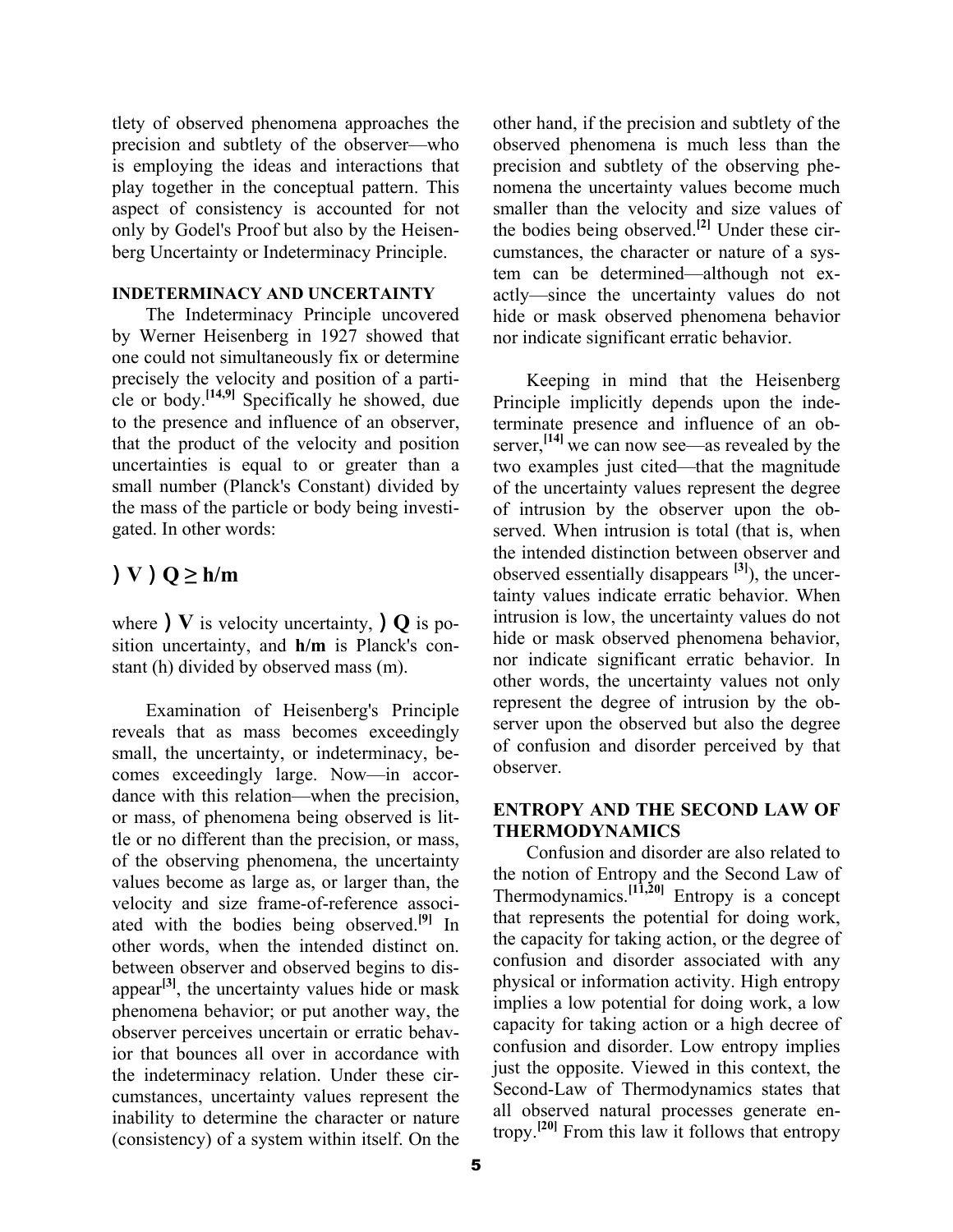must increase in any closed system—or, for that matter, in any system that cannot communicate in an ordered fashion with other systems or environments external to itself.

Accordingly, whenever we attempt to do work or take action inside such a system—a concept and its match-up with reality—we should anticipate an increase in entropy, hence an increase in confusion and disorder. Naturally, this means *we cannot determine the character or nature (consistencv) of such a system within itself,* since the system is moving irreversibly toward a higher, yet unknown, state of confusion and disorder.

## **DESTRUCTION AND CREATION**

What an interesting outcome! According to Godel we cannot—in general—determine the consistency, hence the character or nature, of an abstract system within itself. According to Heisenberg and the Second Law of Thermodynamics any attempt to do so in the real world will expose uncertainty and generate disorder. Taken together, these three notions support the idea that any inward-oriented and continued effort to improve the match-up of concept with observed reality will only increase the degree of mismatch.

Naturally, in this environment, uncertainty and disorder will increase, as previously indicated by the Heisenberg Indeterminacy Principle and the Second Law of Thermodynamics, respectively. Put another way, we can expect unexplained and disturbing ambiguities, uncertainties, anomalies, or apparent inconsistencies to emerge more and more often. Furthermore, unless some kind of relief is available, we can expect confusion to increase until disorder approaches chaos death.

Fortunately, there is a way out. Remember, as previously shown, we can forge a new concept by applying the destructive deduction and creative induction mental operations. Also, remember, in order to perform these dialectic mental operations we must first shatter the rigid conceptual pattern, or patterns, firmly established in our mind. (This should not be too difficult since the rising confusion and disorder is already helping us to undermine any patterns).

Next, we must find some common qualities, attributes, or operations to link isolated facts, perceptions, ideas, impressions, interactions, observations, etc., together as possible concepts to represent the real world. Finally, we must repeat this unstructuring and restructuring until we develop a concept that begins to match-up with reality. By doing this—in accordance with Godel, Heisenberg and the Second Law of Thermodynamics—we find that the uncertainty and disorder generated by an inward-oriented system to talking to itself can be offset by going outside and creating a new system. Simply stated, uncertainty and related disorder can be diminished by the direct artifice of creating a higher and broader more general concept to represent reality.

However, once again, when we begin to turn inward and use the new concept—within its own pattern of ideas and interactions—to produce a finer grain match with observed reality we note that the new concept and its match-up with observed reality begins to selfdestruct just as before. Accordingly, the dialectic cycle of destruction and creation begins to repeat itself once again. In other words, as suggested by Godel's Proof of Incompleteness, we imply that the process of Structure, Unstructure, Restructure, Unstructure, Restructure is repeated endlessly in moving to higher and broader levels of elaboration. In this unfolding drama, the alternating cycle of entropy increase toward more and more disorder and the entropy decrease toward more and more order appears to be one part of a control mechanism that literally seems to drive and regulate this alternating cycle of destruction and creation toward higher and broader levels of elaboration.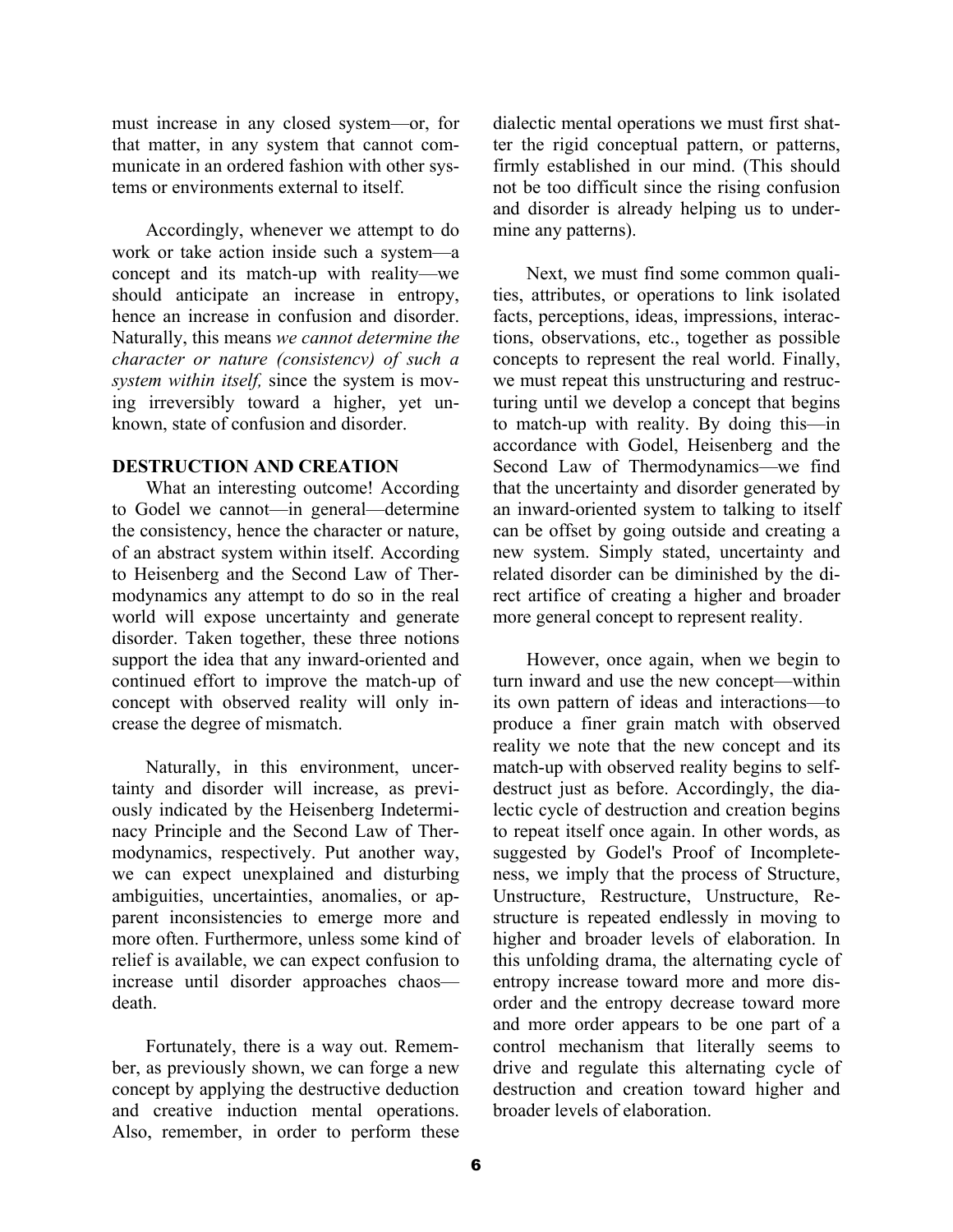Now, in relating this deductive/inductive activity to the basic goal discussed in the beginning, I believe we have uncovered a Dialectic Engine that permits the construction of decision models needed by individuals and societies for determining and monitoring actions in an effort to improve their capacity for independent action. Furthermore, since this engine is directed toward satisfying this basic aim or goal, it follows that the goal-seeking effort itself appears to be the other side of a control mechanism that seems also to drive and regulate the alternating cycle of destruction and creation toward higher and broader levels of elaboration.

In this context, when acting within a rigid or essentially a closed system, the goal seeking effort of individuals and societies to improve their capacity for independent action tends to produce disorder towards randomness and death. On the other hand, as already shown, the increasing disorder generated by the increasing mismatch of the system concept with observed reality opens or unstructures the system.

As the unstructuring or, as we'll call it, the destructive deduction unfolds, it shifts toward a creative induction to stop the trend toward disorder and chaos to satisfy a goaloriented need for increased order. Paradoxically, then, an entropy increase permits both the destruction, or unstructuring, of a closed system and the creation of a new system to nullify the march toward randomness and death.

Taken together, the entropy notion associated with the Second Law of Thermodynamics and the basic goal of individuals and societies seem to work in dialectic harmony driving and regulating the destructive/creative, or deductive/inductive, action that we have described herein as a dialectic engine. The result is a changing and expanding universe of mental concepts matched to a changing and expanding universe of observed reality.**[28,27]** As indicated earlier, these mental concepts are employed as decision models by individuals and societies for determining and monitoring actions needed to cope with their environment—or to improve their capacity for independent action.

#### **DESTRUCTION AND CREATION BIBLIOGRAPHY**

- 1. Beveridge, W.I.B, *The Art of Scientific Investigation*, Vintage Books, Third Edition (1957)
- 2. Boyd, John R., *Destruction and Creation* (23 Mar 1976)
- 3. Brown, G. Spencer, *Laws of Form*, Julian Press, Inc. (1972)
- 4. Conant, James Bryant, "Two Modes of Thought," *Credo Perspectives,* Simon and Schuster (1970)
- 5. DeBono, Edward, *New Think,* Avon Books (1971)
- 6. DeBono, Edward, *Lateral Thinking: Creativity Step by Step,* Harper Colophon Books (1973)
- 7. Foster, David, *The Intelligent Universe,* Putnam (1975)
- 8. Fromm, Erich, *The Crisis of Psychoanalysis,* Fawcett Premier Books (1971)
- 9. Gamow, George, *Thirty Years That Shook Physics,* Anchor Books (1966)
- 10. Gardner, Howard, *The Quest for Mind,* Vintage Books (1974)
- 11. Georgescu-Roegen, Nicholas, *The Entropy Law and the Economic Process,* Harvard University Press (1971)
- 12. Godel, Kurt, "On Formally Undecidable Propositions of the Principia Mathematica and Related Systems," pages 3-38, *The Undecidable,* Raven Press (1965)
- 13. Heilbroner, Robert L., *An Inquiry into the Human Prospect,* Norton and Co. (1974)
- 14. Heisenberg, Werner, *Physics and Philosophy*, Harper Torchbooks (1962)
- 15. Heisenberg, Werner, "Across the Frontiers," *World Perspectives,* Harper and Row (1974)
- 16. Foyle, Fred, "Encounter with the Future", *Credo Perspectives,* Simon and Schuster (1968)
- 17. Hoyle, Fred, "The New Face of Science", *Perspectives in Humanism,* World Publishing Co. (1971)
- 18. Kramer, Edna E., "The Nature' and Growth of Modern Mathematics", Fawcett Premier Books (1974)
- 19. Kuhn, Thomas S., *The Structure of Scientific Revolutions,* University of Chicago Press (1970)
- 20. Layzer, David, 'The Arrow of Time", *Scientific American* (December 1975)
- 21. Levinson, Harry, *The Exceptional Executive,* Mentor Books (1971)
- 22. Maltz, Maxwell, *Psycho-Cybernetics*, Wilshire Book Co. (1971)
- 23. Nagel, Ernest and Newman, James R., *Godel's Proof,* New York University Press (1958)
- 24. Osborne, Alex F., *Applied Imagination,* Scribners and Sons (1963)
- 25. Pearce, Joseph Chilton, *The Crack in the.Cosmic Egg*, Pocket Books (1975)
- 26. Pearce, Joseph Chilton, *Exploring the Crack in the Cosmic Egg,* Pocket Books (1975)
- 27. Piaget, Jean, *Structuralism,* Harper Torchbooks (1971)
- 28. Polanyi, Michael, *Knowing and Being,* University of Chicago Press (1969)